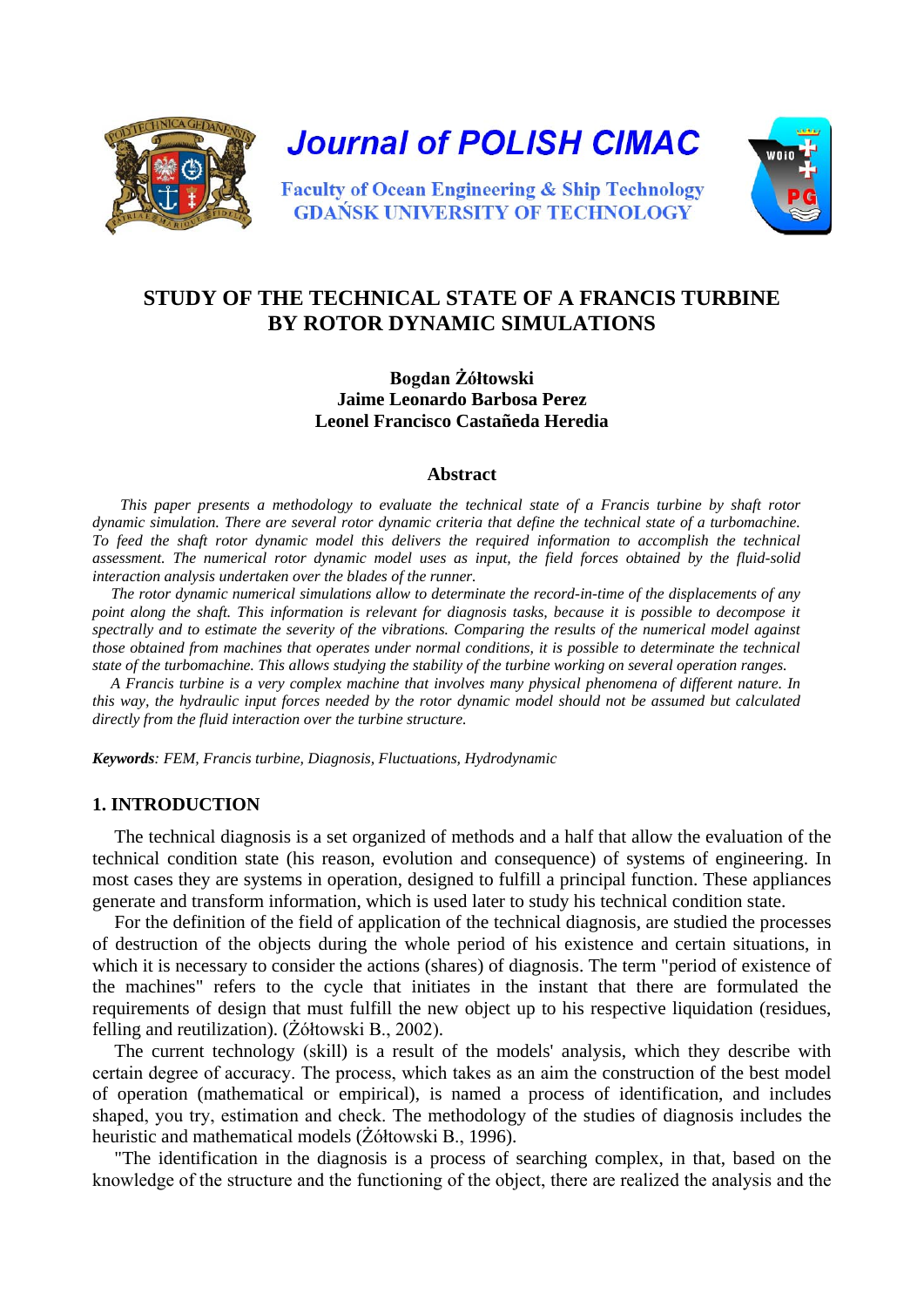synthesis of the model of the object for the obtaining of the information of diagnosis". The idea on the methodical construction of the dynamic model of the mechanical system is supported of the information of the modal experiment and the information of the measurements of the quantities of vibration (acceleration of the vibration, moment rotational, you force and etc.) in conditions of exploitation development. The models of analysis of loads (charges) are constructed depending on his application in the procedures of dynamic optimization and diagnosis of exploitation development. (Żółtowski B., Cempel C., 2004).

During the electric generation process, the turbines develop hydraulic phenomena that extend along all the components of the machine represented in vibrations, sound and instabilities. Recently, the evaluation of the machine state using modern diagnosis techniques has become important. These diagnosis techniques, expert systems in particular, are based on the knowledge of the technical system and on the use of artificial intelligence. To enlarge the understanding of machines for failure detection, the study of their dynamical behavior plays a significant role. This methodology is known as maintenance based on models and pretends to achieve the failure identification by establishing relations between the real object and a virtual model (Kicinski, 2006).

The vibration analysis has been a important tool in the technical diagnosis. Instruments for measuring vibrations (accelerometers) are implemented in large machines and the parameters extracted from the acquired signals are used as effective indicators of the technical state. The rotor dynamical study of turbines, in this case, pretends to develop the knowledge to correctly identify the relations between the symptom and its causes.

The objective of the present study is to develop a study method that allows calculating the displacements of any point along the shaft of the turbine using FEM simulations. This information is relevant for diagnosis tasks, because it is possible to decompose it spectrally and to estimate the severity of the vibrations.

### **2. CASE OF STUDY**

This investigation considers a Francis turbine composed by 20 stay and guide blades and 15 runner blades. It rotates at 900 rpm and generates a maximum output of 10MW. For this case, only the Best Efficiency Point (BEP) is analyzed. The turbine head is 230 m and the discharge at this point is  $4.8 \text{ m}^3/\text{s}$ .

The assembly of the turbine / generator of can be observed in [Figure 1.](#page-1-0) The set is assembled on a rigid shaft, to which are attached: the runner, the flywheel, the generator core and poles, and the exciter. The shaft is supported by three hydrodynamic bearings. The first of them (nearest to the runner) has axial and radial effect; the other two have only radial effect.



<span id="page-1-0"></span>**Figure 1.** Turbine shaft with bearings and attached mechanical elements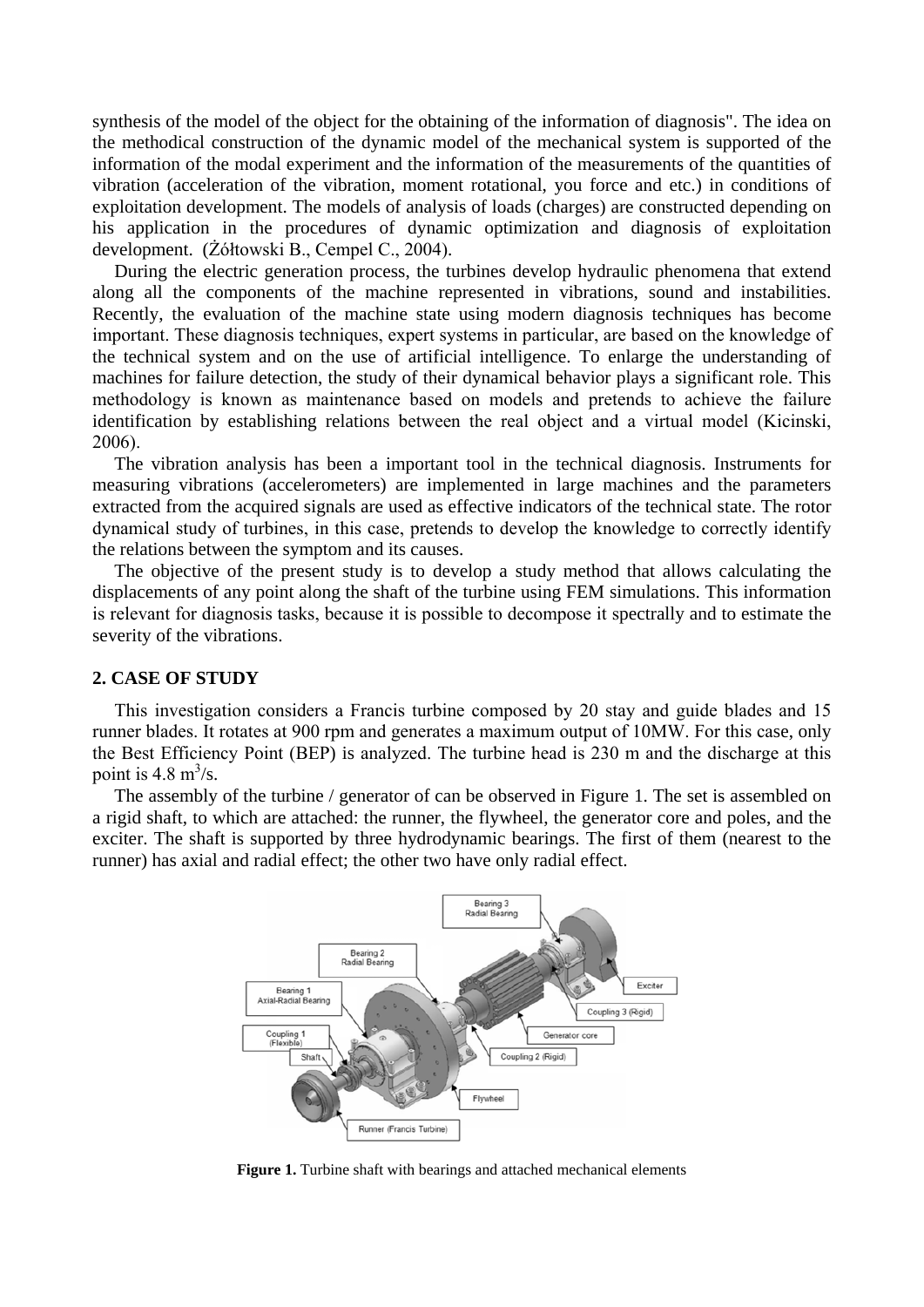## **3. METHOD OF EXPERIMENTAL MEASURES**

A series of measurements using dynamic pressure sensors arranged along the guide vanes and draft tube were carried out. Also, a set of strain gages installed in the turbine shaft were employed with the purpose of measuring deformations to determine the torque and the radial forces.

There were installed sensors along different components of the turbine. Three of them were installed near the zone where the rotor-stator interaction occurs (between the guide vane and the runner). [Figure](#page-2-0) 2 shows an image of the approximate position of one sensor.



Figure 2. Position of the sensors

<span id="page-2-0"></span>The task of these sensors was to capture pressure fluctuations generated by the rotor-stator interactions. [Figure](#page-2-1) 3 shows an image of the experimental assembly carried out. It can be appreciated the physical conditions of the sensor installation.



Figure 3. Photo of the experimental location of the sensor

<span id="page-2-1"></span>Another six dynamic pressure sensors were installed along the draft tube. The objective of the sensors was to obtain information on the vortex rope generated at the exit of the runner. The sensors were distributed in two cross sections: i.e. A and B; in each section were installed 3 sensors [\(Fig.](#page-2-2)4).



<span id="page-2-2"></span>Figure 4. Distribution of the sensors in the draft tube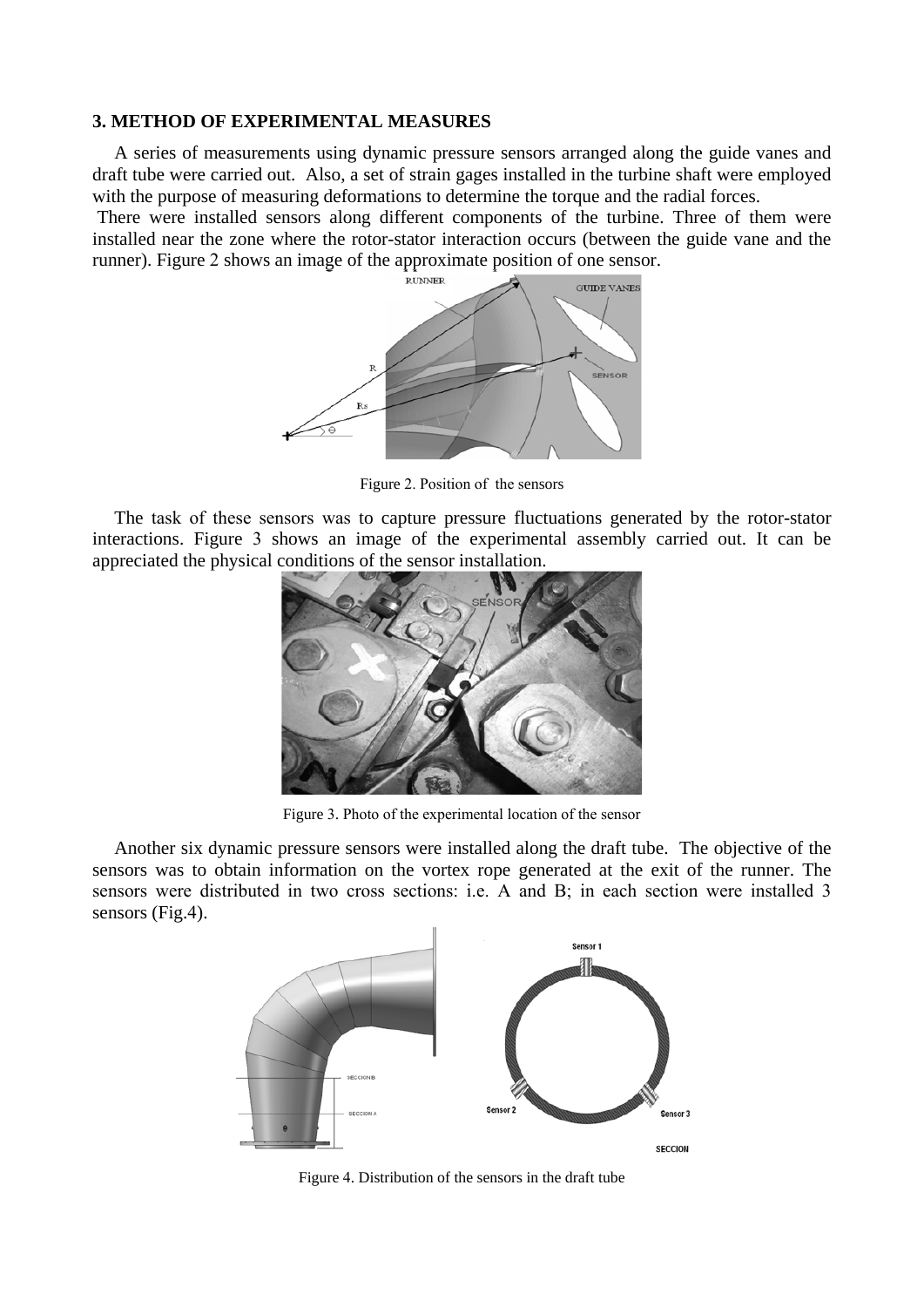The measurements were recorded performing a simultaneous sampling during 3 seconds of every channel at 102 kHz, i.e. more than 40 rotor revolution and more than 6500 samples per channel. It allows to capture all the hydraulic phenomena present at low and high frequencies.

For the measurement of the torque and the radial force a strain gage technique applied to the generation shaft was used. The use of this technique did not affect the turbine operation in any way. The strain gage signals were registered via wireless connection.

[Figure](#page-3-0) 5 shows the position in the shaft where the strain gages (SG) were installed. For the measurement of the radial force it was use of four bi axial well dable SG meanwhile the measurement of the torque used one bi axial well dable SG. The strain gages were connected to a transmitter tied to the shaft.



Figure 5. Strain gages position in the shaft

<span id="page-3-0"></span>[Figure 6](#page-3-1) shows an image of the experimental installation of the SG. The distribution of the strain gages and its position in the shaft can be observed.



Figure 6. Photo of the experimental installation of the gages in the shaft

<span id="page-3-1"></span>The information give by all this pressure sensors and the strain gages is used to validate the CFD numerical model.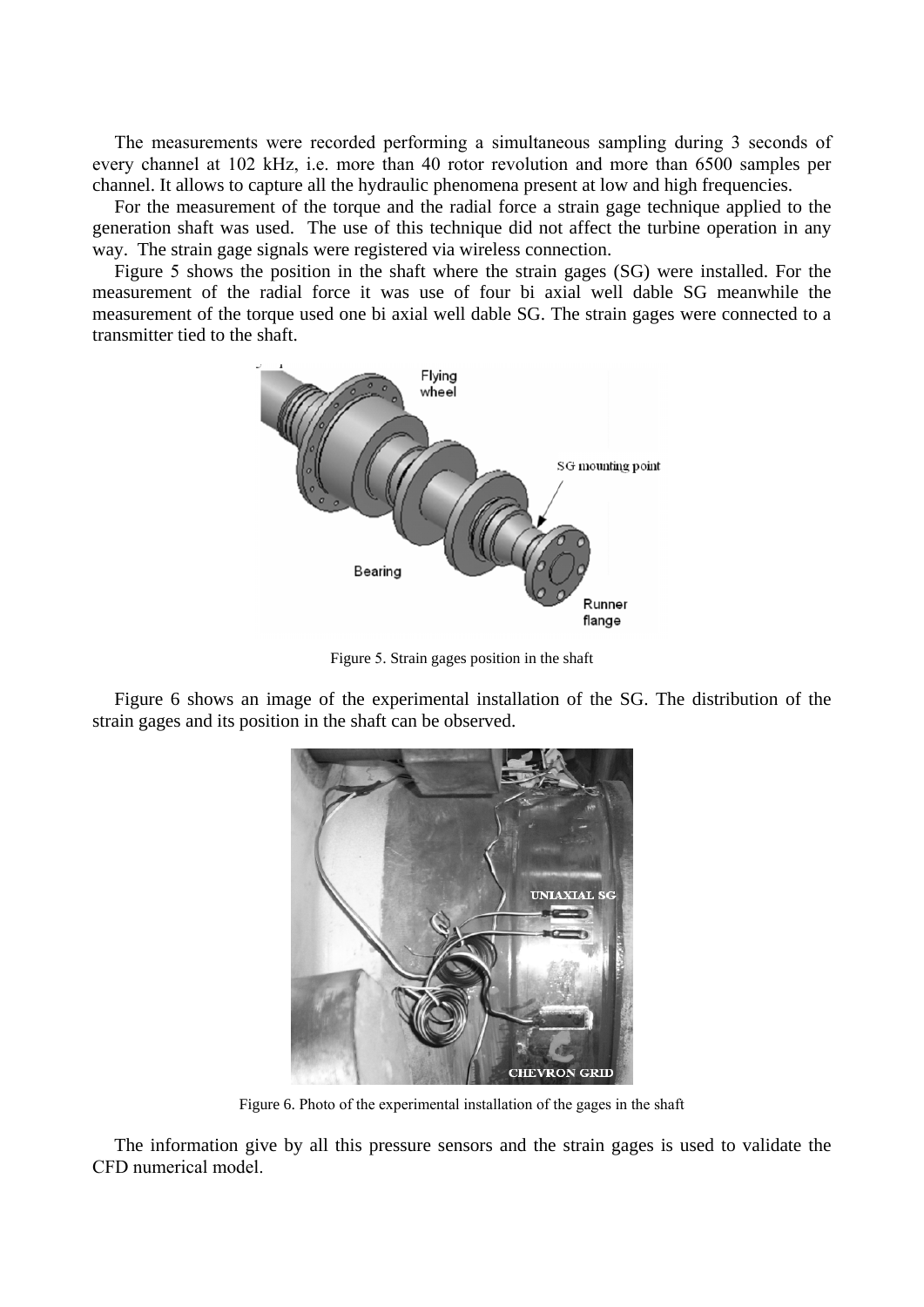### **4. ROTODYNAMIC METHOD**

The goal is to develop a model that accurately predicts the dynamic behavior of the shaft of a Francis turbine by means of numerical methods. To achieve this goal, it is necessary to find an approximated solution to the equations of motion of the system. These equations are a set of non linear differential equations:

$$
\mathbf{M}\ddot{\mathbf{x}} + \mathbf{D}(\mathbf{x}, \dot{\mathbf{x}})\dot{\mathbf{x}} + \mathbf{K}(\mathbf{x}, \dot{\mathbf{x}})\mathbf{x} = \mathbf{P}(\mathbf{t}) \quad [1]
$$

Where:

 $M$ : Global matrix of inertia.

 $D$ : Global matrix of damping.

 $\kappa$ : Global matrix of stiffness.

 $P(t)$ : Generalized vector of external excitations.

 $x$ : Generalized vector of position.

The model is implemented in the computational environment MESWIR®. This software was developed by the Institute of Fluid Flow Machinery (IFFM) from the Polish Academy of Science. It composed by a set of codes to determine static and dynamic parameters of rotors, including analysis of the hydrodynamic bearings. The software uses the finite element method to analyze the rotor shaft and the finite difference method to determine the characteristic of the hydrodynamic bearings. With the software it is possible to analyze lateral vibrations with linear and non linear models.

The required entries of the model are: the conditions of support, the forces or external excitations, the mechanical and geometrical properties of the shaft. The shaft is supported in three hydrodynamic bearings but for the rotordynamic model they are represented by springs and dampers. The determination of the oil film stiffness and damping coefficients required additional computation of the fluid dynamics involved. The oil film stiffness and damping coefficients depend on the relative position and velocity of the journal in the bearing causing the non linearity in the equations of motion. However the results obtained under the assumption of linear stiffness and damping coefficients are acceptable. For the purpose of this work, the MESWIR® linear models were used.

The bearings are also attached to a foundation. The foundation is replaced in the mechanical model by springs and dampers, whose coefficients were prior determined by experimental measurements and numerical simulations. The shaft is modeled coupled rigid discs with masses and inertias equivalent to those of the real objects.



<span id="page-4-0"></span>Figure 7. Numerical model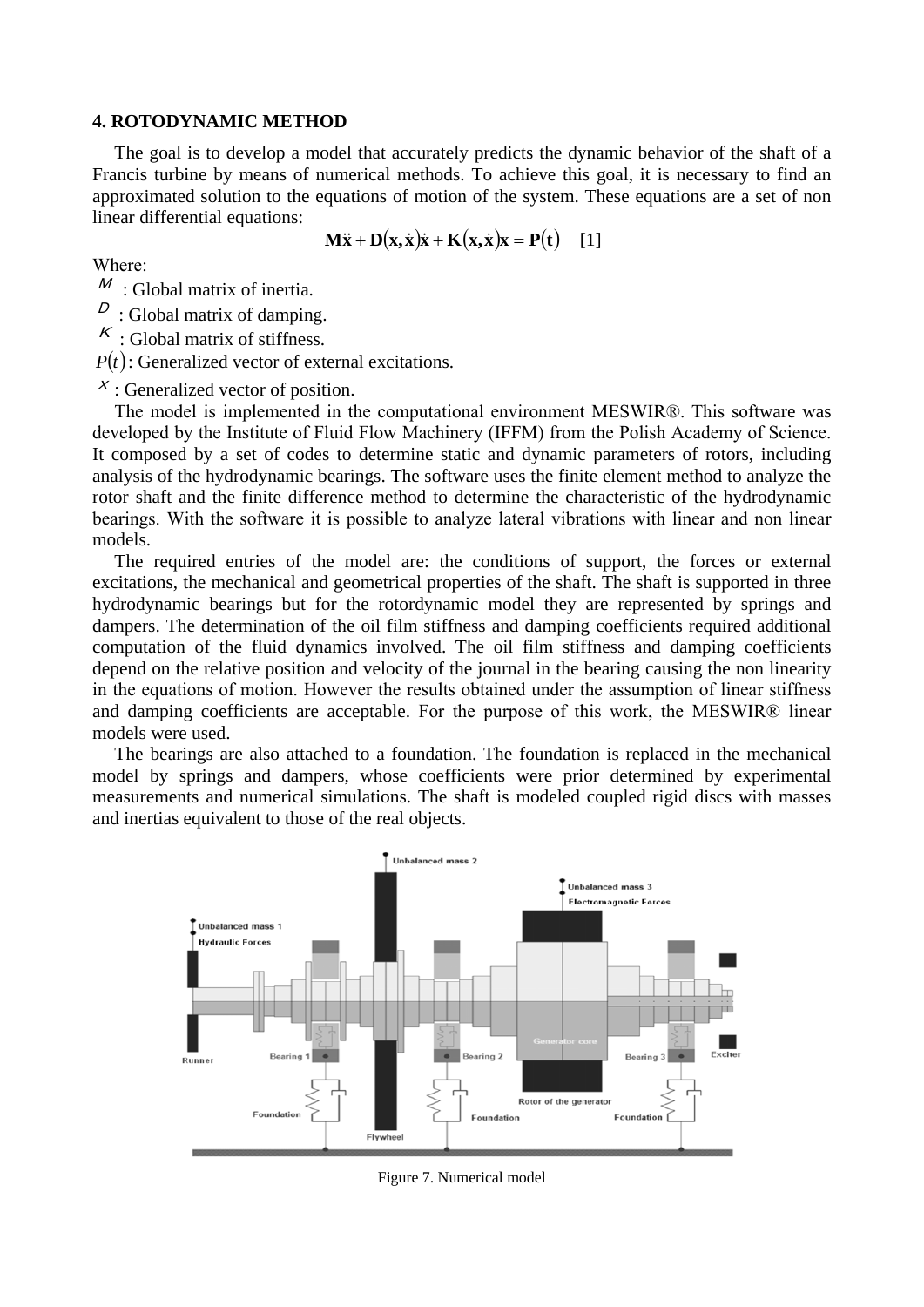#### *Geometry and physical properties*

The real model is simplified in a mechanical model to make possible its analysis ([Figure 7\)](#page-4-0). The shaft is discredited into 33 cylindrical Timoshenko beam elements with six degrees of freedom to use the finite element method. These elements are provided of mass, stiffness and damping, which are estimated from the physical properties of the material of the shaft, such as: density, Young modulus, Poisson coefficient and damping coefficients. In the Table are listed the material properties.

| Density               | Young   | Poisson     | Damping coefficient Damping coefficient |                      |
|-----------------------|---------|-------------|-----------------------------------------|----------------------|
|                       | modulus | coefficient |                                         |                      |
| $7800 \text{ kg/m}^3$ | 200 GPa |             | $1.96$ rad/s                            | $5.09*10^{-5}$ s/rad |

|  |  |  | Table 1. Physical properties of the material of the shaft |  |
|--|--|--|-----------------------------------------------------------|--|
|--|--|--|-----------------------------------------------------------|--|

*Support parameters* 

In the oil film in the hydrodynamic bearings appears a hydrodynamic pressure distribution induced by the rotation and originating the reaction force. This pressure distribution is described by the Reynolds equation:

$$
\frac{1}{R^2} \frac{\partial}{\partial \theta} \left( h^3 \frac{\partial p}{\partial \theta} \right) + \frac{\partial}{\partial z} \left( h^3 \frac{\partial p}{\partial z} \right) = 6\eta \left( \frac{1}{R} \frac{\partial (hU)}{\partial \theta} + 2 \frac{\partial h}{\partial t} \right) \tag{2}
$$

Where:

 $P$ : Pressure in the oil film.

 $h$ : Film thickness.

 $U$ : Oil velocity in tangential direction.

η: Dynamic oil viscosity

R: Radius of journal.

Assuming that the flux is laminar and that the viscosity is constant along the oil film the pressure distribution could be found. The magnitude and orientation of the reaction force depend of the position and velocity of the gravity center of the rotor shaft. The stiffness and damping coefficients are computed based on the reaction force. The stiffness coefficients are the derivatives of the reaction force respect to the displacements.

$$
k_{11} = \frac{\partial W_x}{\partial x}, \quad k_{22} = \frac{\partial W_y}{\partial y}
$$
  

$$
k_{12} = \frac{\partial W_x}{\partial y}, \quad k_{22} = \frac{\partial W_y}{\partial x}
$$
 [3]

Where:

 $k_{11}$ ,  $k_{22}$ ,  $k_{12}$ ,  $k_{22}$ ; oil film stiffness coefficients

 $W_x$ ,  $W_y$ : Components of the reaction force.

The damping coefficients are found as the derivatives of the reaction force respect to the velocities.

$$
c_{11} = \frac{\partial W_x}{\partial x}, \quad c_{22} = \frac{\partial W_y}{\partial y}
$$
  

$$
c_{12} = \frac{\partial W_x}{\partial y}, \quad c_{22} = \frac{\partial W_y}{\partial x}
$$
 [4]

Where:

 $c_{11}$ ,  $c_{22}$ ,  $c_{12}$ ,  $c_{22}$ : oil film damping coefficients.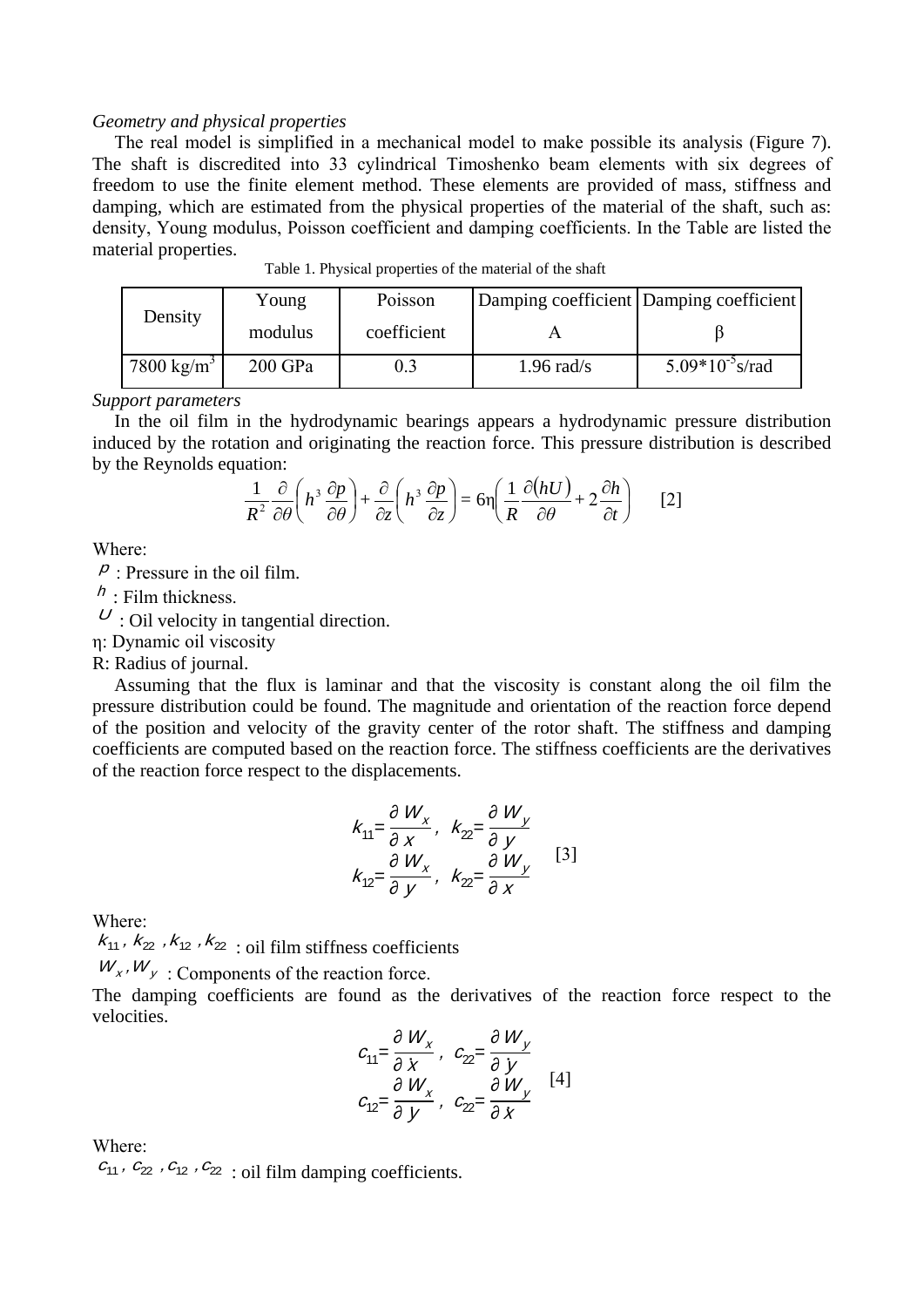The [figure](#page-6-0) 8 presents a representation of the oil film as springs and dampers.



Figure 8. Stiffness and damping coefficients of the oil film

<span id="page-6-0"></span>The shaft is affected by static and dynamic loads. The static loads are the masses of the elements attached to the shaft. The dynamic loads are originated by: residual unbalanced masses, the solid-fluid interaction in the runner and electromagnetic phenomena in the generator.

## *Static and dynamic loads*

The static loads are determined by the geometry and physical properties of the discs assembled to the shaft. For the model, it is supposed that these discs are made of steel. The discs add mass and inertia to the system but they do not represent additional stiffness or damping. Other properties of the discs are list in

| Element                    |       |       | Runner   Flywheel   Generator poles | Exciter |
|----------------------------|-------|-------|-------------------------------------|---------|
| Outer diameter (m)         | 0.900 | 2.300 | 1.614                               | 0.850   |
| Inner diameter (m)         | 0.240 | 0.706 | 1.054                               | 0.600   |
| Thickness (m)              | 0.146 | 0.300 | 1.090                               | 0.225   |
| Mass $(kg)$                | 673   | 8806  | 9977                                | 500     |
| Inertia ( $\text{kgm}^2$ ) | 73    | 6372  | 4634                                | 68      |

Table 2. Elements assembled to the shaft

As it was mentioned the dynamic loads could be inertial, hydraulic or magnetic. The inertial forces are used to tune the model and the represent an output of the model. The hydraulic forces are estimated by CFD simulations. Regarding to the magnetic forces only unbalanced magnetic pull is considered.

The unbalanced magnetic pull appears when the rotor is eccentrically positioned respect to the stator. This causes asymmetric distribution of the magnetic flux and then an unbalance force in the direction of the smallest air gap. This force depends in a non linear way of the relative eccentricity, which is defined as:

$$
\varepsilon = \frac{U_r}{\Delta R} \quad [5]
$$

Where:

 $\epsilon$ : Relative eccentricity

 $u_r$ : Distance between the rotor center line and the stator center line

 $\Delta R$ : Difference between the stator inner radius ( $R_s$ ) and the rotor radius ( $R_r$ ).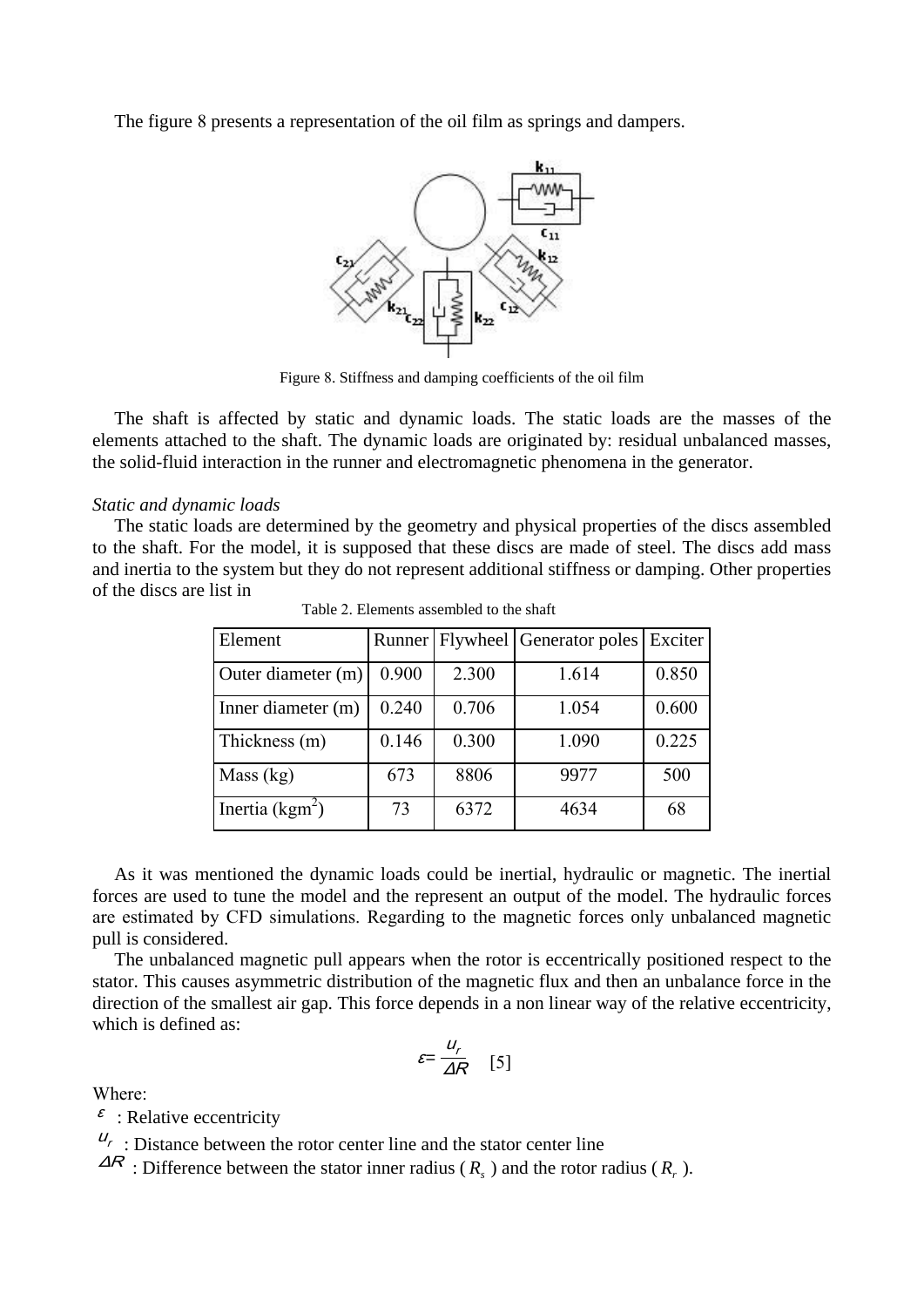The unbalance magnetic pull has a constant and a variable part. The variable force oscillates with a frequency equal to the supply frequency. If the number of poles increases, the variable part decreases. The mean value for the unbalance magnetic pull could be found as (Gustavsson, 2005):

$$
F = \frac{\mu_0 S_s^2 R_s^3 h \pi}{2p^2 A R^2} \frac{e}{\sqrt{(1 - e^2)^3}} \quad [6]
$$

Where:

 $\mu_0$ : Magnetic permeability.

 $S<sub>s</sub>$ : Lineal density of current

 $R_s$ : Stator inner radius

 $h$ : Rotor length

 $e$ : Relative eccentricity

 $P$ : Number of poles.

By means of a static analysis the deflection of the shaft in the generator core section is found. With this value and the technical information of the machine the unbalance magnetic pull is computed and is found that it has a value of 4966 N.

# **5. RESULTS**

The experimental data used in rotordynamic calculations is obtained from displacement sensors installed in the bearings. In each bearing are two sensors forming a rectangular angle between them and an angle of 45 degrees respect the horizontal plane as is shown in [Figure 9.](#page-7-0) Then, the vibration is measure in a coordinate system that is 45 degrees rotated respect the general coordinate system and some transformations should be made to compare the results.



Figure 9. Stiffness and damping coefficients of the oil film

<span id="page-7-0"></span>

Figure 10. Spectral analysis of the radial force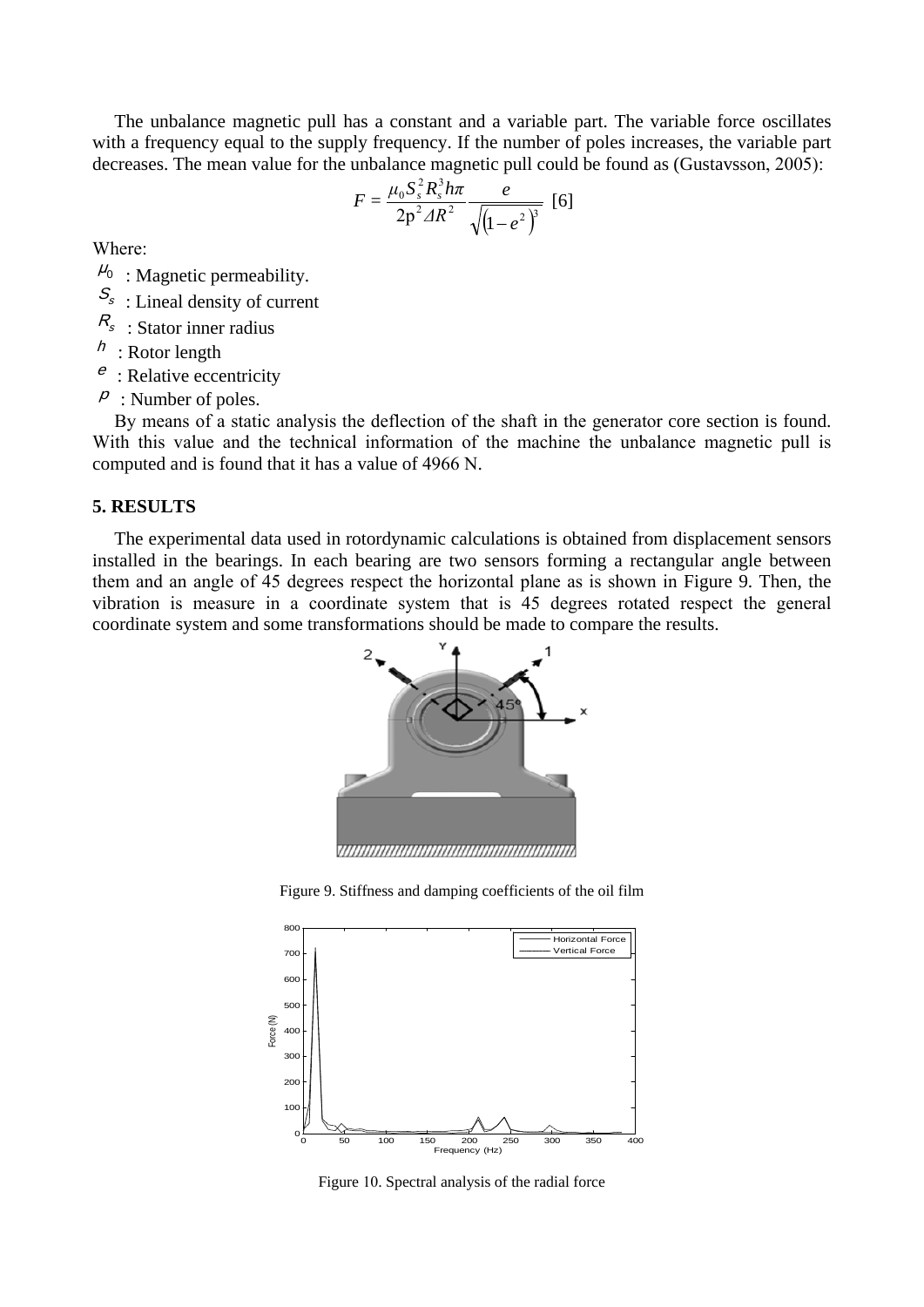|     | Frequency (Hz)   Horizontal force (N)   Vertical Force (N) |        |
|-----|------------------------------------------------------------|--------|
| 15  | 696.2                                                      | 723.50 |
| 210 | 65.53                                                      | 53.52  |
| 240 | 61.58                                                      | 64.93  |
| 300 |                                                            | 30.6   |

Table 3. Spectral components of the radial force

The most relevant component in the spectrum is at 15 Hz, which is the rotational frequency of the machine. The other force components are very low and are not considered in this analysis. In the model the force should be introduced as an unbalanced mass at specific unbalance radius. The transformation is made using the definition of centrifugal acceleration.

The analyses are made with the modules of MESWIR® for studying lateral vibrations with linear models. Hence, only excitations at first harmonic are taken into account and the numerical signals are sine functions with the rotational frequency. In [Figure 11,](#page-8-0) 12 and 13 the experimental and numerical results for the displacement vibration are compared for each bearing.

Horizontal displacement Vertical displacement



Figure 11. Numerical and experimental displacement signals for the bearing 1

<span id="page-8-0"></span>

Horizontal displacement Vertical displacement

Figure 12. Numerical and experimental displacement signals for the bearing 2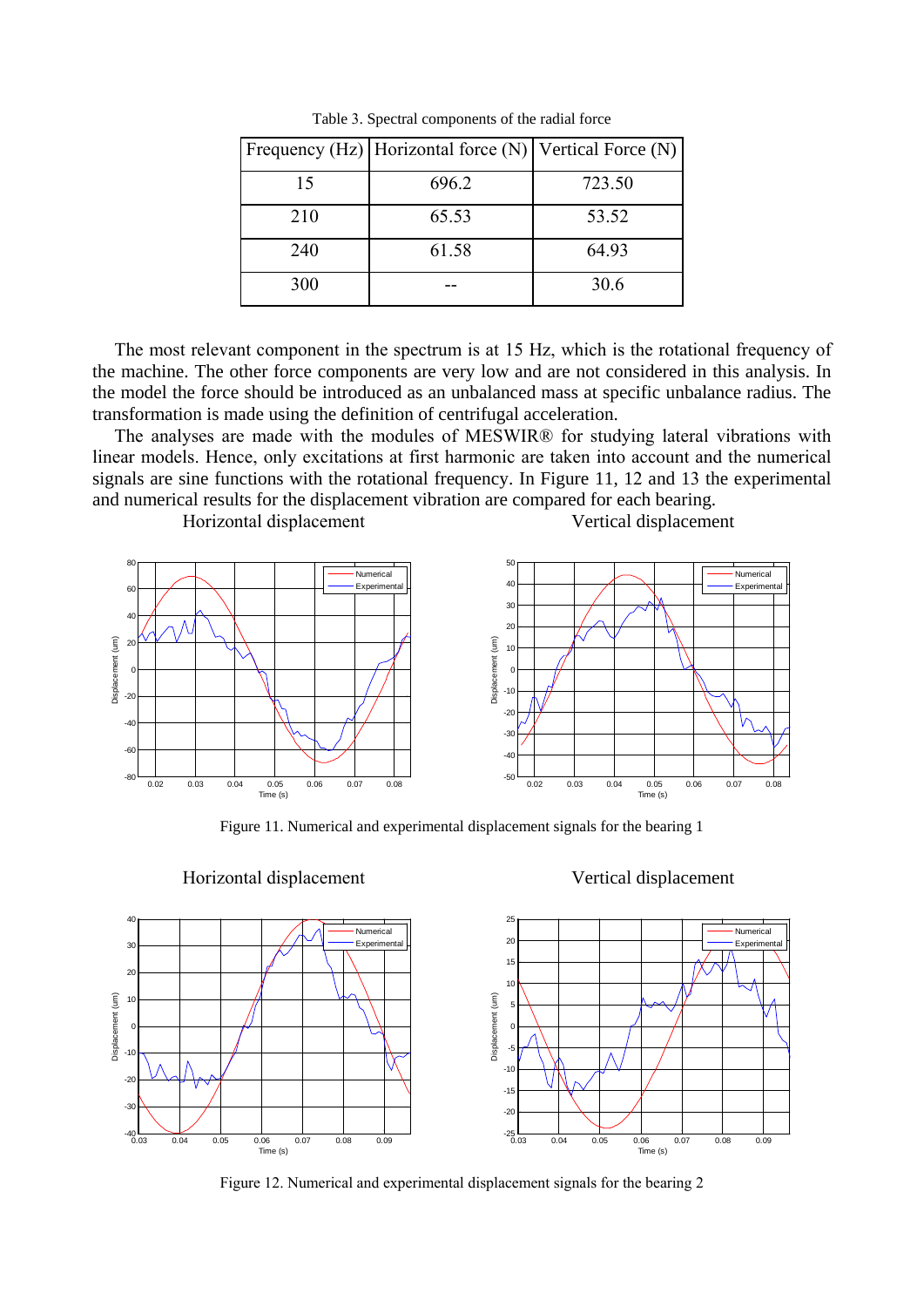Horizontal displacement Vertical displacement



Figure 13. Numerical and experimental displacement signals for the bearing 3

As it was mentioned the unbalanced forces are tuned until the numerical vibration amplitudes adjust to those measured in the real technical object. The final required values represent a result from the rotordynamic model.

| Position                 | Unbalanced mass $(kg)$ Unbalance radius $(m)$ Phase (degrees) |     |     |
|--------------------------|---------------------------------------------------------------|-----|-----|
| Runner                   | 7.000                                                         | 0,5 |     |
| Flywheel                 | 15.000                                                        | 0,5 | 180 |
| Generator poles          | 12.400                                                        | 0,5 |     |
| Runner (hydraulic force) | 0.157                                                         | 0,5 |     |
| Runner (hydraulic force) | 0.163                                                         | 0,5 |     |

Table 4. Resultant unbalance masses

## **6. FINAL CONSIDERATIONS**

The radial forces obtained via numerical methods were used to feed the FEM rotordynamic software. These forces have a consistent predominant spectrum component at the frequency of rotation which was used in the linear rotordynamic model. However this resultant radial component has a low magnitude, because for the simulations the runner is completely symmetrical and the unbalance in the pressure distribution is little. If some imperfections of the runner are included in the simulations, the magnitude of force would probably become more significant.

It was possible to develop a rotordynamic model whose results are in agreement with the experimental data. In this case, the unbalance masses required are relative large. This could be caused because the rotor is very rigid and important amounts of residual unbalanced could be bear with acceptable vibration amplitudes.

The amplitudes of vibration for the displacement obtained by the numerical computations and the experimental measures are acceptable according to the standard ISO 7919-5. This standard establishes a maximum limit of 165µm. From the point of view of vibration the technical state of the machine is acceptable.